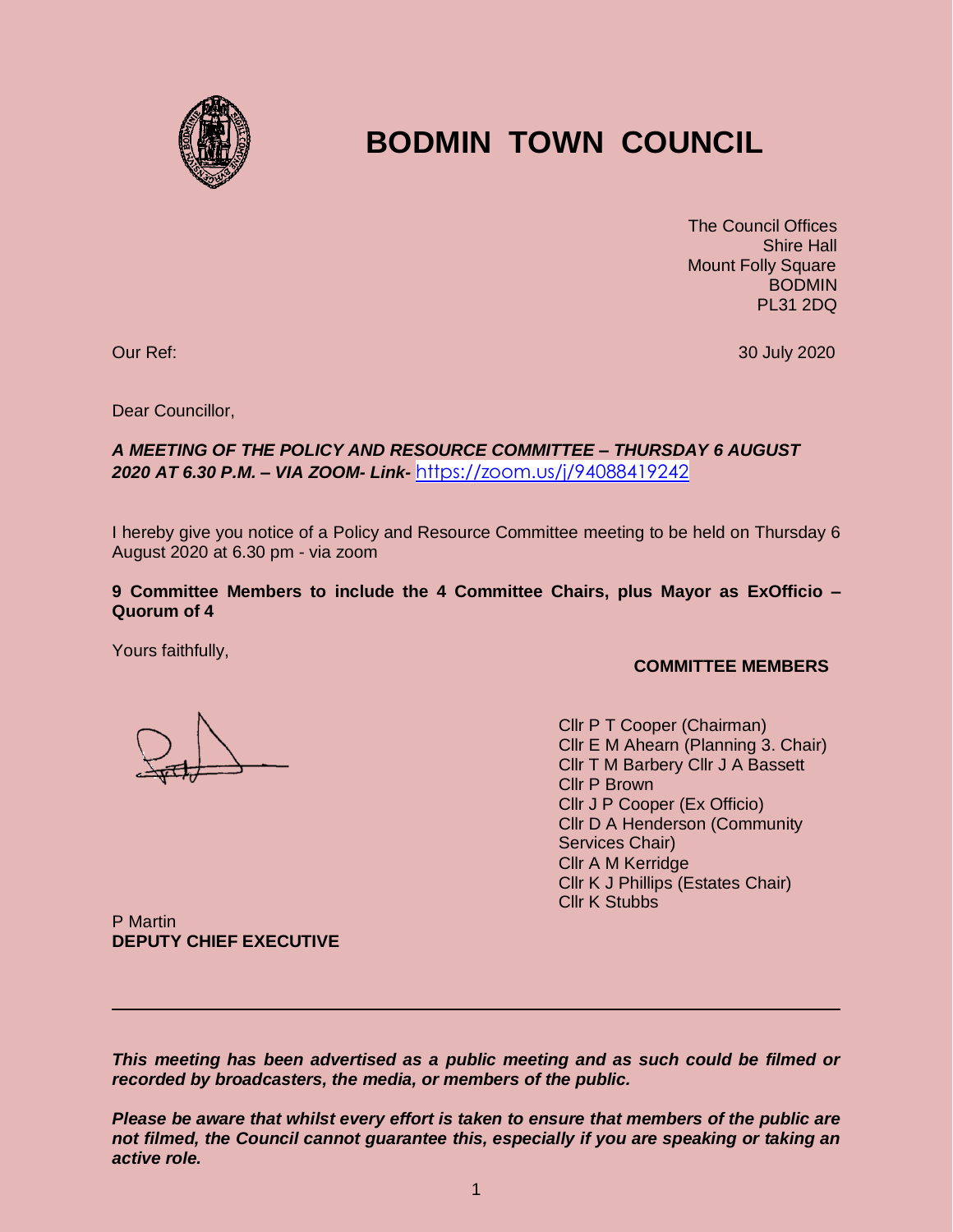*Person(s) wishing to record the Meeting are required to abide by the Council's Guidelines for recording, filming, broadcasting, or using social media at Council meetings. These guidelines are available from the Council Offices and on the Council's website [www.bodmin.gov.uk](http://www.bodmin.gov.uk/)*

## **A G E N D A**

- 1. **CHAIRMAN'S ANNOUNCEMENTS AND APOLOGIES**
- 2. **ELECTION OF VICE CHAIRMAN**
- 3. **To consider, and if appropriate, agree the Terms of Reference for this Committee**
- 4. **PUBLIC REPRESENTATION SESSION – An opportunity for residents to make representations or ask questions relating to items on this agenda.**  (Note: a maximum of 15 minutes will be allocated for this session and there will be a time constraint of 5 minutes per speaker);
- 5. Declarations of Interest Members to declare interests in respect of any item on the agenda.
- 6. To confirm the accuracy of the minutes of the FS&PM Committee meeting held on 20 February 2020, (Minutes to follow)
- 7. To consider and scope the allocation of funds for delivering Health and Safety recommendations and priorities, agree a recommendation from the Health and Safety Working Party, to source a project management organisation through the procurement process for delivering the projects and to provide a feasibility study for this purpose.
- 8. To consider and agree a recommendation from the Health and Safety Working Party to purchase two small Parks and Open Spaces Welfare units and agree a funding limit for this purpose. (Report to follow)
- 9. To consider, and if appropriate, agree to suspend policy in respect of contactless payments for use in Bodmin TIC. Agree to proceed with contactless payments during this time of uncertainty.
- 10.To note and discuss the payment schedule for July 2020.
- 11.**ITEMS CONTAINING EXEMPT INFORMATION** To consider passing the following Resolution in respect of the items listed below: 'That the press and public be excluded from the Meeting in accordance with Section 1 of the Public Bodies (Admission to Meetings) Act 1960, for the